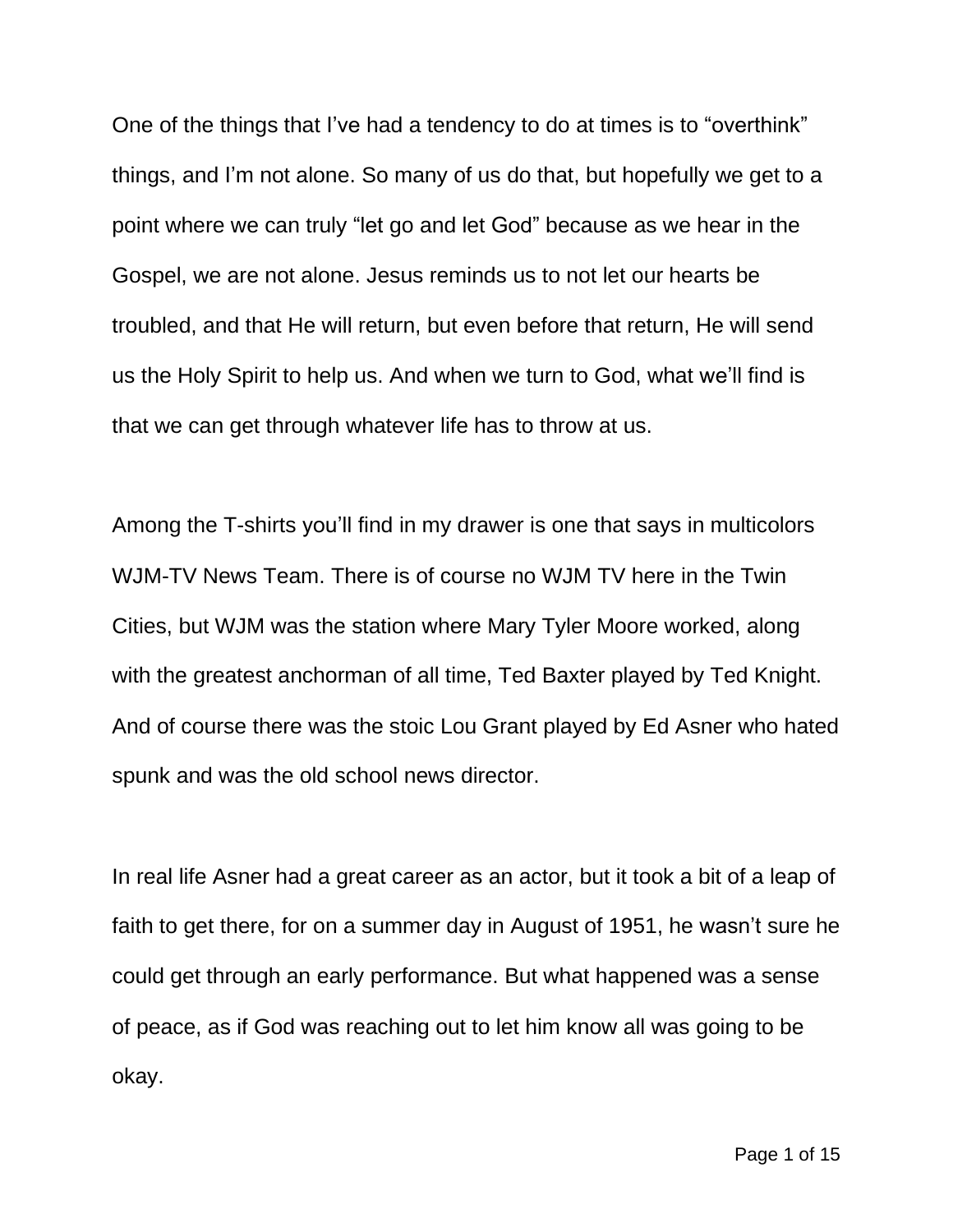Thinking back on that day, Asner recalled that his heart was pounding as he stood in the shadowy wings of the University of Chicago's theater. It was summer term, August, 1951, and the intermission for their student production of T.S. Eliot's *Murder in the Cathedral* was nearly over.

He could hear the sound of the audience returning to their seats. Nervously, he tugged at his belted costume. The musty purple garment was unlined and scratchy.

He was playing the lead role—Thomas Becket, Archbishop of Canterbury in the year 1170. Becket was a Christian martyr, a man who lived and died in 12th-century England, in loyalty to his faith.

So far, the play had gone well—but Asner remembers he was more than a little nervous about the upcoming final act.

Back in high school in Kansas City, Kansas, he had performed in many radio dramas, but this was his first try at stage acting. Since he'd been in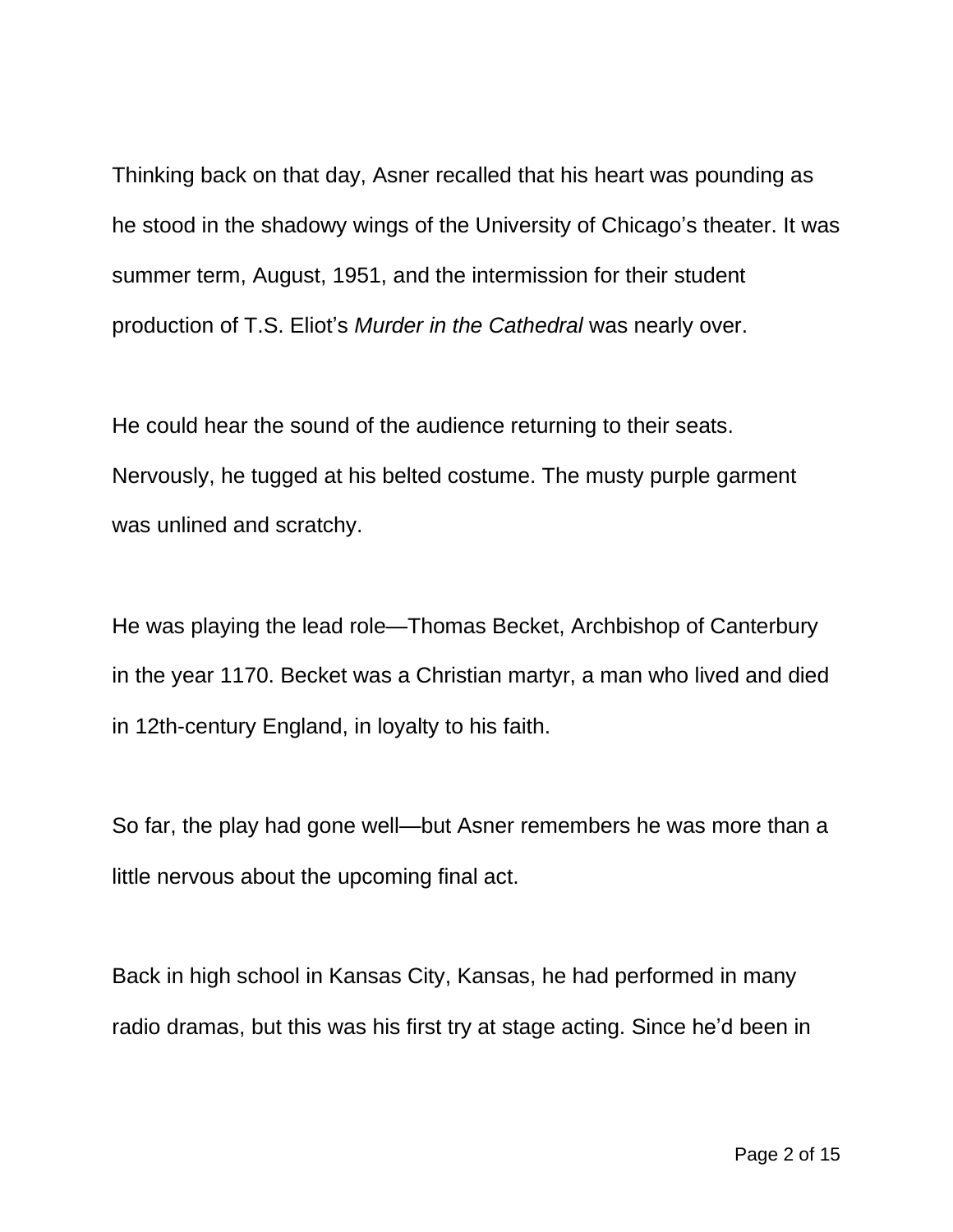college, he had dabbled in a lot of subjects, but acting was the only thing that held his interest.

For this reason, more than any other time in my life, he wanted to do a good job.

Restlessly, he tapped his foot.

Don't worry, Ed told himself. You know your lines. You'll do fine. But the anxiety he was feeling ran deeper than the usual case of opening night jitters.

From the first rehearsal, he had felt unsure about the Becket role.

There was a part of his character—the essence of the man—that he couldn't grasp. His relationship with God seemed so intense, so personal. Ed says he couldn't understand it.

Hey, he told himself again. Take it easy. But he couldn't stop worrying. Amid the confusion of backstage activity, he mentally reviewed the script,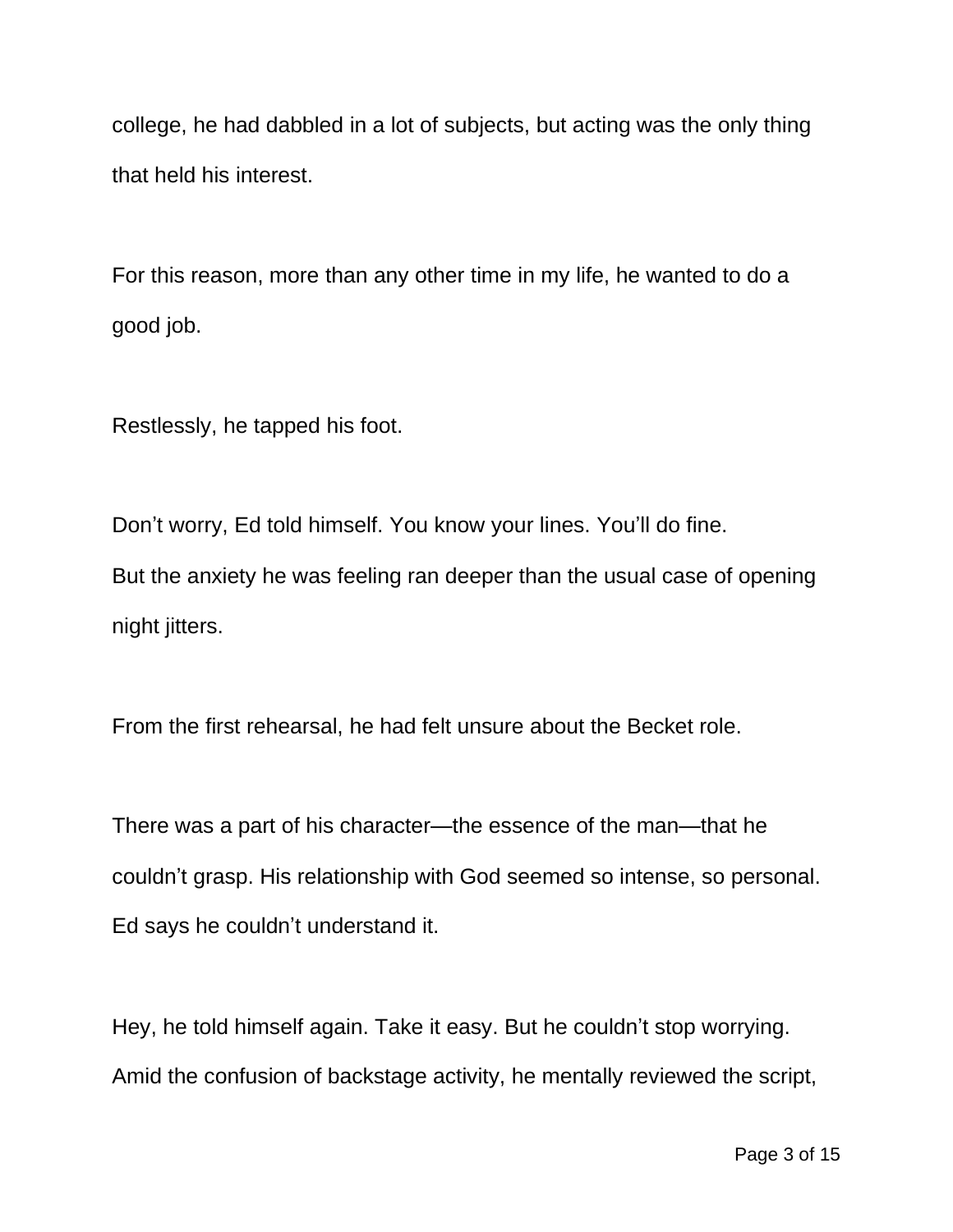considering the events leading to the big final scene—Becket's martyrdom in Canterbury Cathedral.

Under his breath, Asner murmured his final words of faith, hoping that this time he might somehow experience first-hand what Becket felt. It was his last chance.

"For my Lord"—he paused dramatically, waiting for inspiration—"I am now ready to die."

But nothing happened. As usual, the words came out flat and empty. In the silence that followed, Asner flinched with the bitter realization that he would probably never be able to put himself in Becket's shoes, no matter how hard he tried.

But, he asked himself, how could he be expected to? Asner was a 20thcentury American Jew. What could he possibly have in common with a 12th-century Christian martyr, he wondered.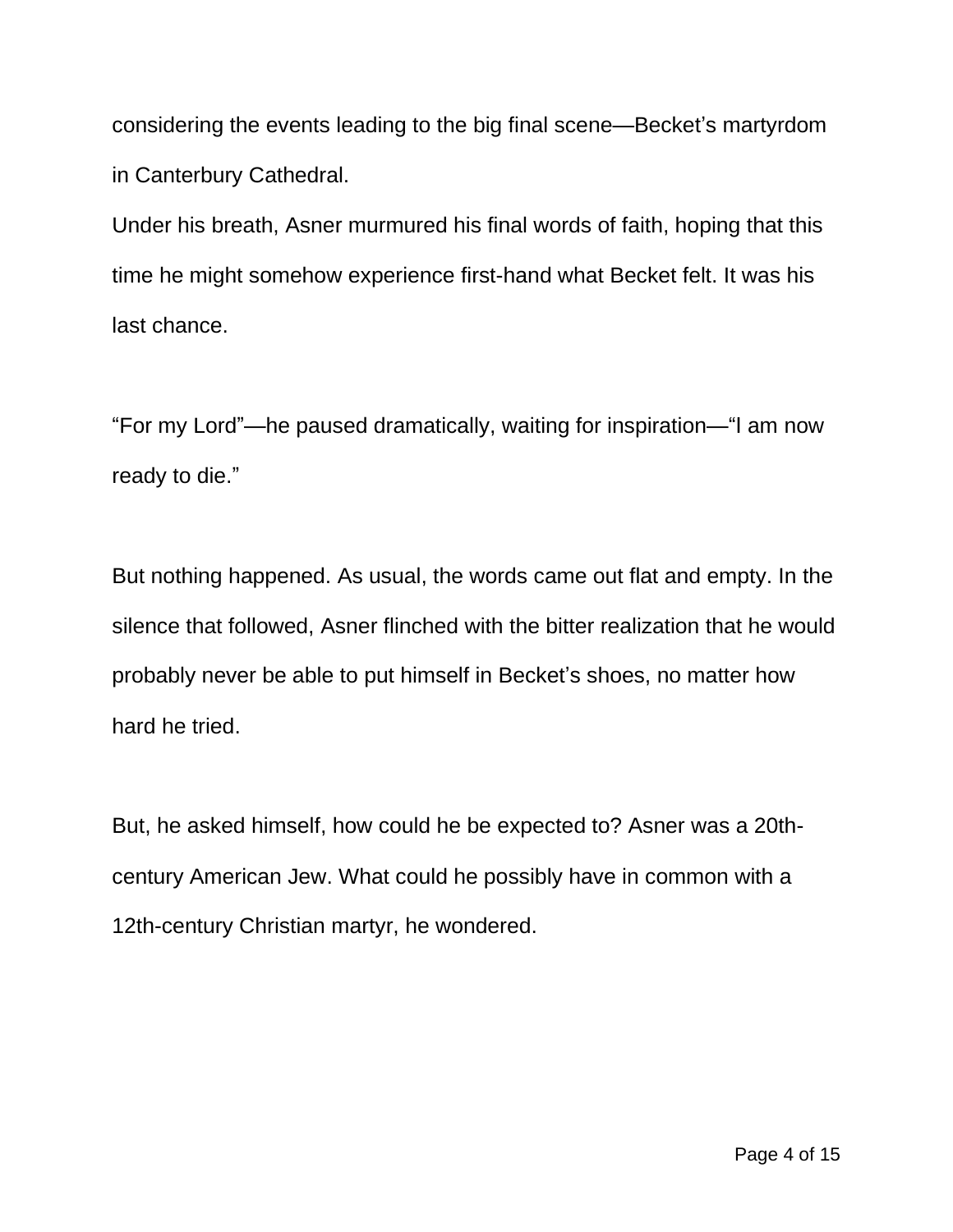The more he brooded about it, the more discouraged he became. This wasn't the first time his faith had seemed a stumbling block to his hopes, dreams, desires.

Memories of growing up in Kansas City as one of less than 100 Orthodox Jewish families in a city of 120,000 came flooding back…

In one from his childhood, he remembers it was four p.m., on a gray and muggy afternoon. He was a chubby little kid, waiting after school for the city bus (which was late) that would take him to the streetcar, that would take him to another city bus, that would finally drop him off at Hebrew school.

All the other kids were having fun playing football or basketball, and visiting each other's houses and eating peanut butter and jelly sandwiches.

The sound of laughter caused him to look up as a group of classmates approached, grinning and joking and taking playful punches at one another. When they saw Ed, they waved hello, and stopped for a minute to talk. Then they moved on.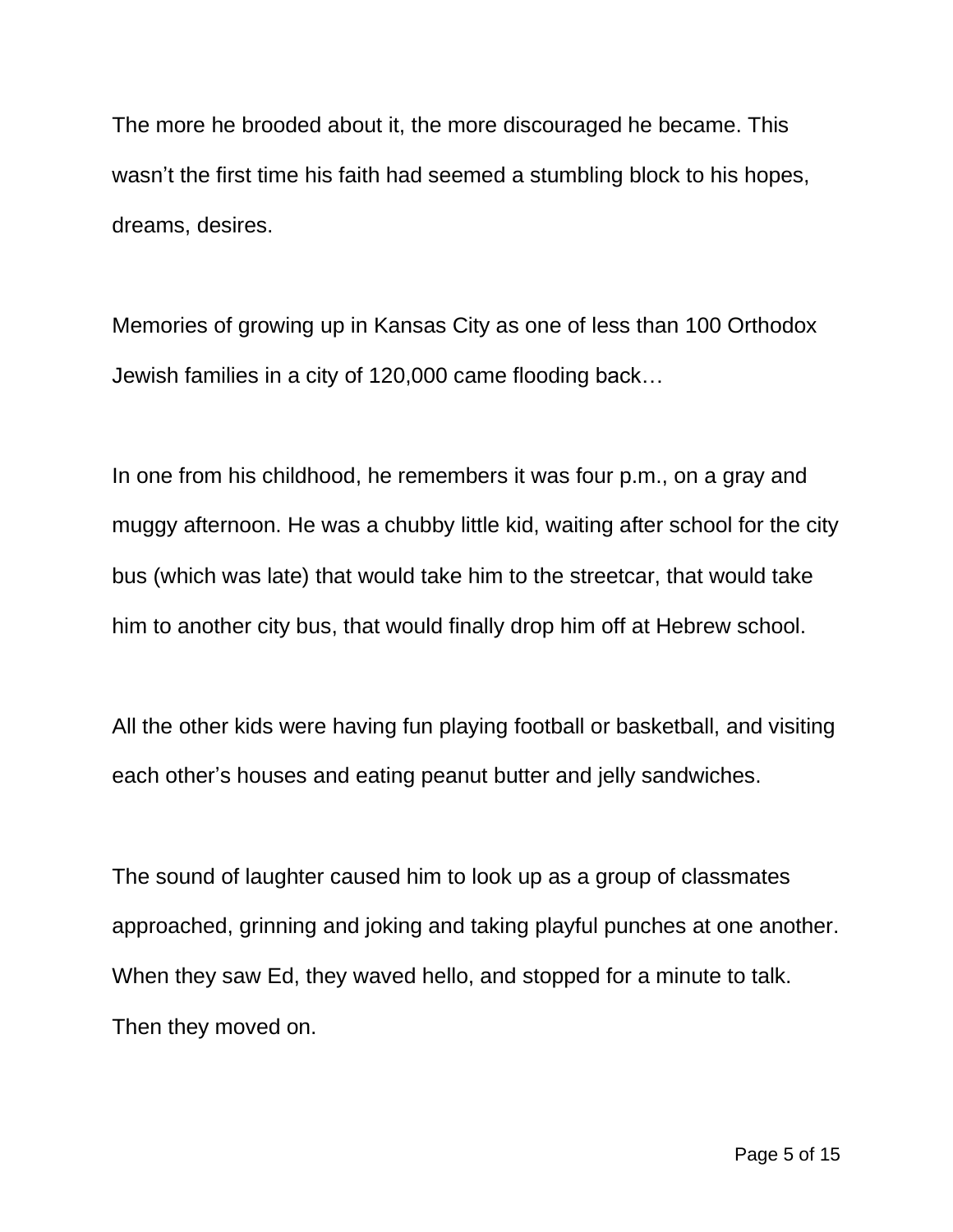Ed remembers he liked them a lot—and he thinks they liked him, too. But they knew he was different.

As he watched them walk away, he tried to ignore the hollow pit in his stomach. His fingers reached deep into his jacket pocket and curled around the soft, flat yarmulke that had been tucked there since morning.

He would put it on that afternoon before entering the synagogue for lessons with the rabbi.

Sometimes he wondered what it would be like not to be Jewish; to be able to play with the other kids after school; not to have to wear a skull cap; to worship on Sunday instead of Saturday.

But then he chased away such thoughts with warm recollections of home and family behind the red brick walls of their two-story house on Oakland Avenue...the sweet aroma of fresh-baked challah wafting from Mama's always bustling kitchen; the candlelight magic of sundown seders; the mystery and wonder of shared prayers and songs around the dinner table on High Holy Days.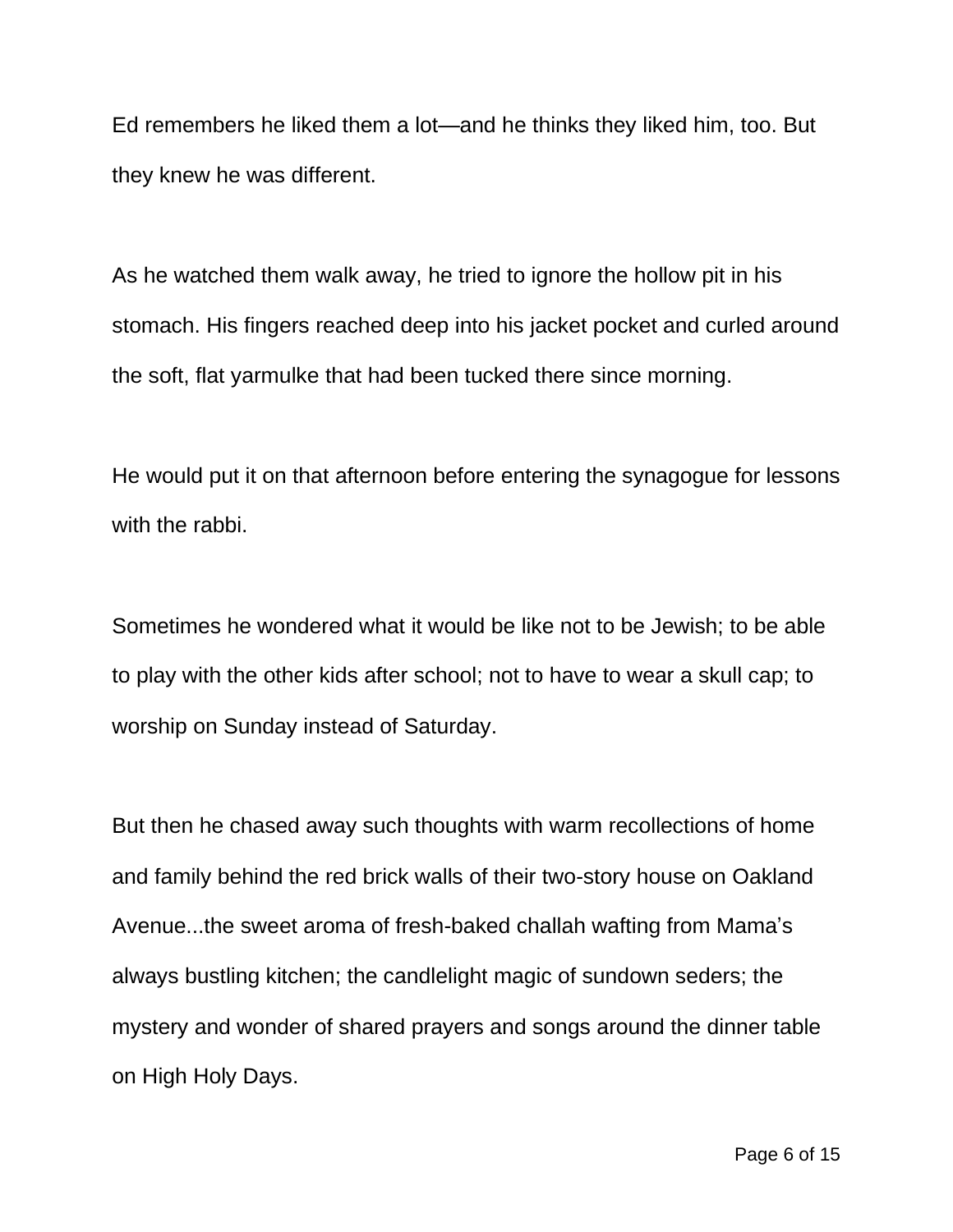Still, Asner remembered he had to face the fact that when he was away from home, he was lonely. Sometimes a deep fear gripped him—a cold, hopeless feeling that he would never have friends, never be accepted, never be "normal."

At moments like this, his best friend was his imagination. While waiting for the bus to Hebrew school, he entertained himself by lapsing into fantasy about his favorite Biblical characters.

Like a mighty army of superheroes on parade, they thundered past the reviewing stand of his mind. First came Abraham, wise and faithful patriarch. Then came his son, Isaac, with grandson, Jacob—who later became known as Israel—and great-grandson, Joseph.

Fearless Samson followed, his spectacular mane blowing in the wind. Daniel was there, too, flanked on either side by a pride of protective lions, like so many loyal dogs. All passed by in glorious procession.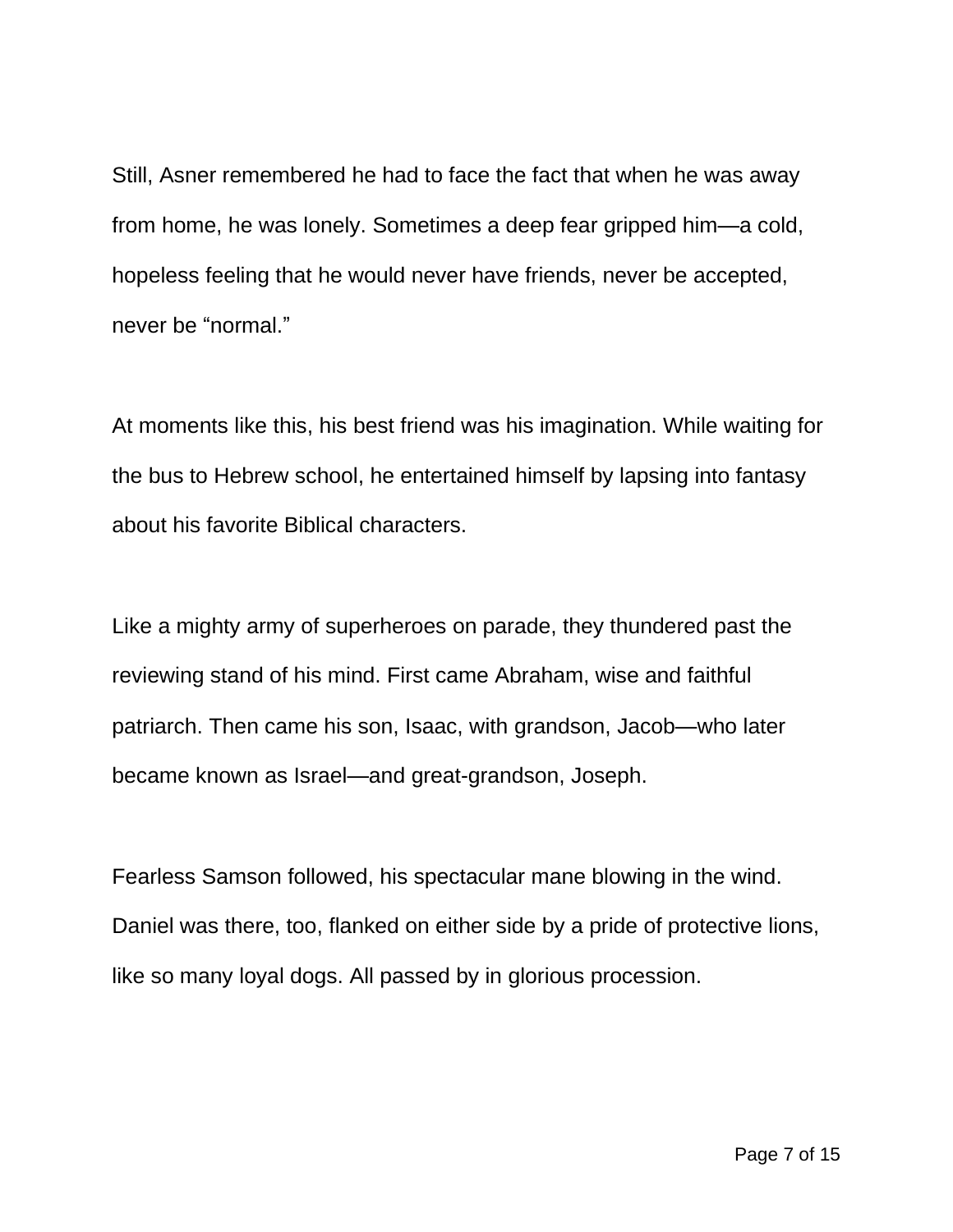Then, finally, came Moses. His face shone brilliant with the light of the Lord. His eyes were ablaze with his vision of the Promised Land—the land he would safely lead his people to, but would never reach himself.

Truly, Ed wondered, these were all great men of God; men who lived and died in loyalty to their faith…

He was daydreaming this when he heard his name called:"Ed!"

He jumped, startled. It was the stage manager.

"Five minutes to curtain," he said.

"Thanks," he acknowledged.

At the thought of going onstage, his old anxiety returned with staggering force. He felt like a little kid again—afraid of failing, afraid of being rejected.

Suddenly—and quite unexpectedly—he heard himself saying, "Lord, help me do a good job. Take away my fear. Let me live this role; let me be this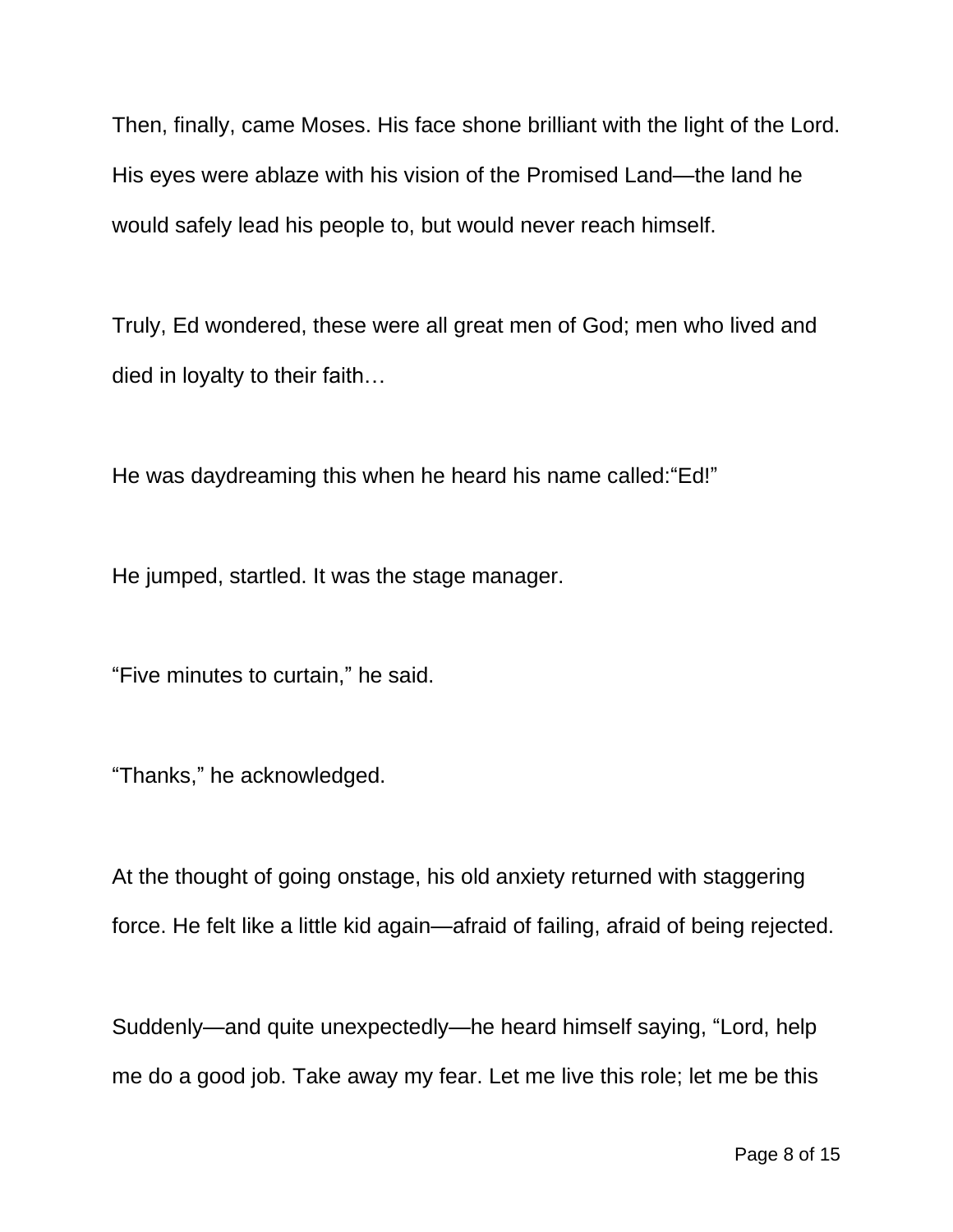man, Becket, who died so bravely so long ago. Don't..." he hesitated. "Don't let our differences stand in the way."

As he took a deep breath and walked on stage for Becket's final scene, his heart was racing.

Why, he thought frantically, should this time be any different from the rehearsals?

But this time, something was different.

God must have heard him he says, because suddenly he understood that the God Becket prayed to and died for was none other than the same God of his childhood—the same God Who spoke to Abraham, the same God Moses saw face-to-face.

The differences between Christianity and Judaism were great, certainly. Yet there was this tremendous heritage that was shared; faith in one Father, Creator of us all. Where once it seemed that Becket and Asner were strangers, now he knew what they had in common.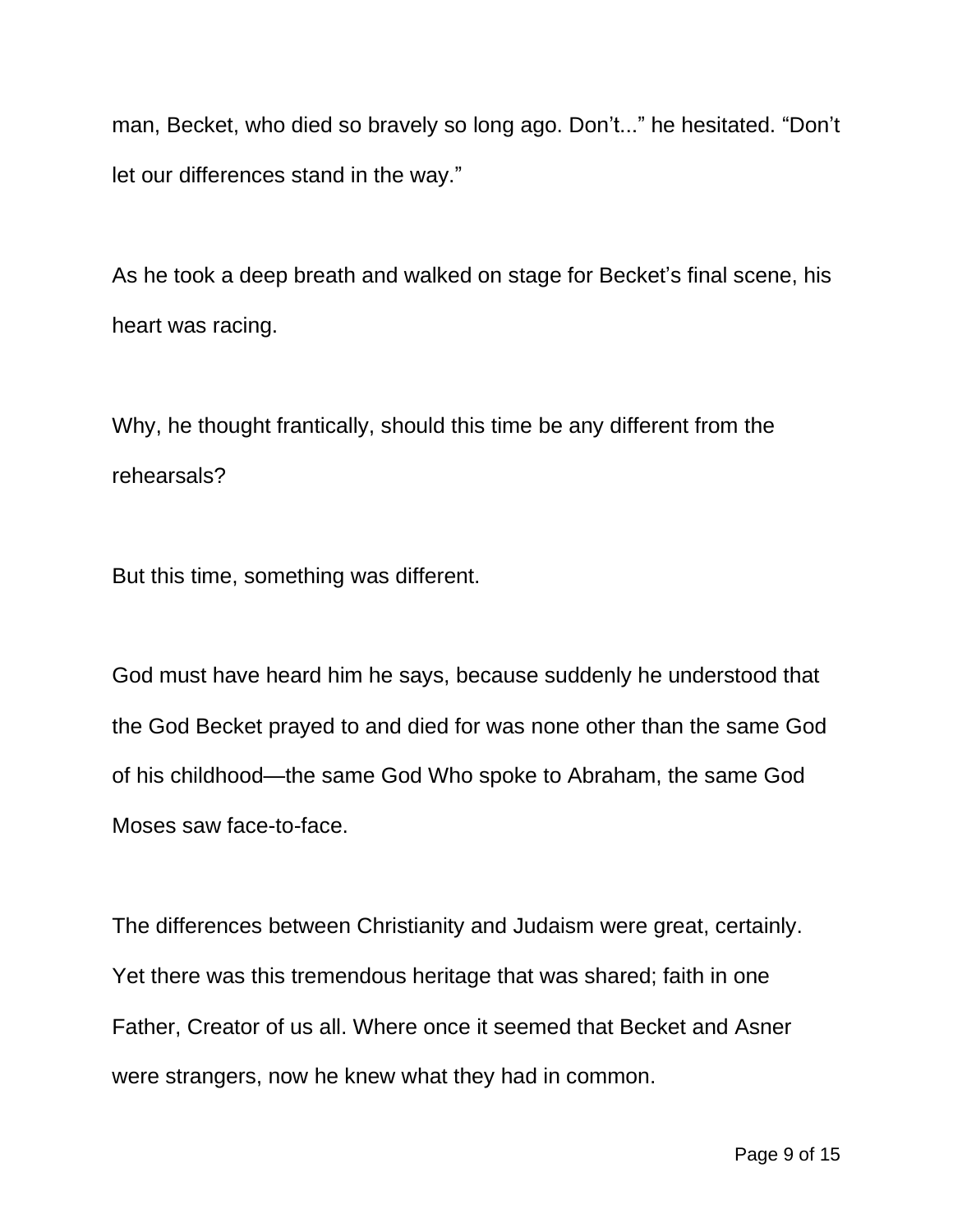Finally, he understood the man.

"For my Lord," he heard his voice ring out with newfound conviction, "I am now ready to die!"

The words shot out like blazing arrows into the darkened theater. They must have hit their mark; the performance earned good reviews. From that night on, Asner says he knew he was destined to be an actor.

Most importantly, though he knew that never again would his faith be a stumbling block to his hopes, dreams, desires. Rather it would serve as a mighty bridge to meet them.

I'd suggest that if our faith is a bridge, then helping us to cross the bridge is the Holy Spirit; the Advocate Jesus speaks of in the Gospel. Christ has been the first Advocate during his earthly life; the one who revealed to them the truth about who God is and what God wants for us. He taught them that at the heart of God's relationship with humanity is the love God has for them, and His desire that people have eternal life.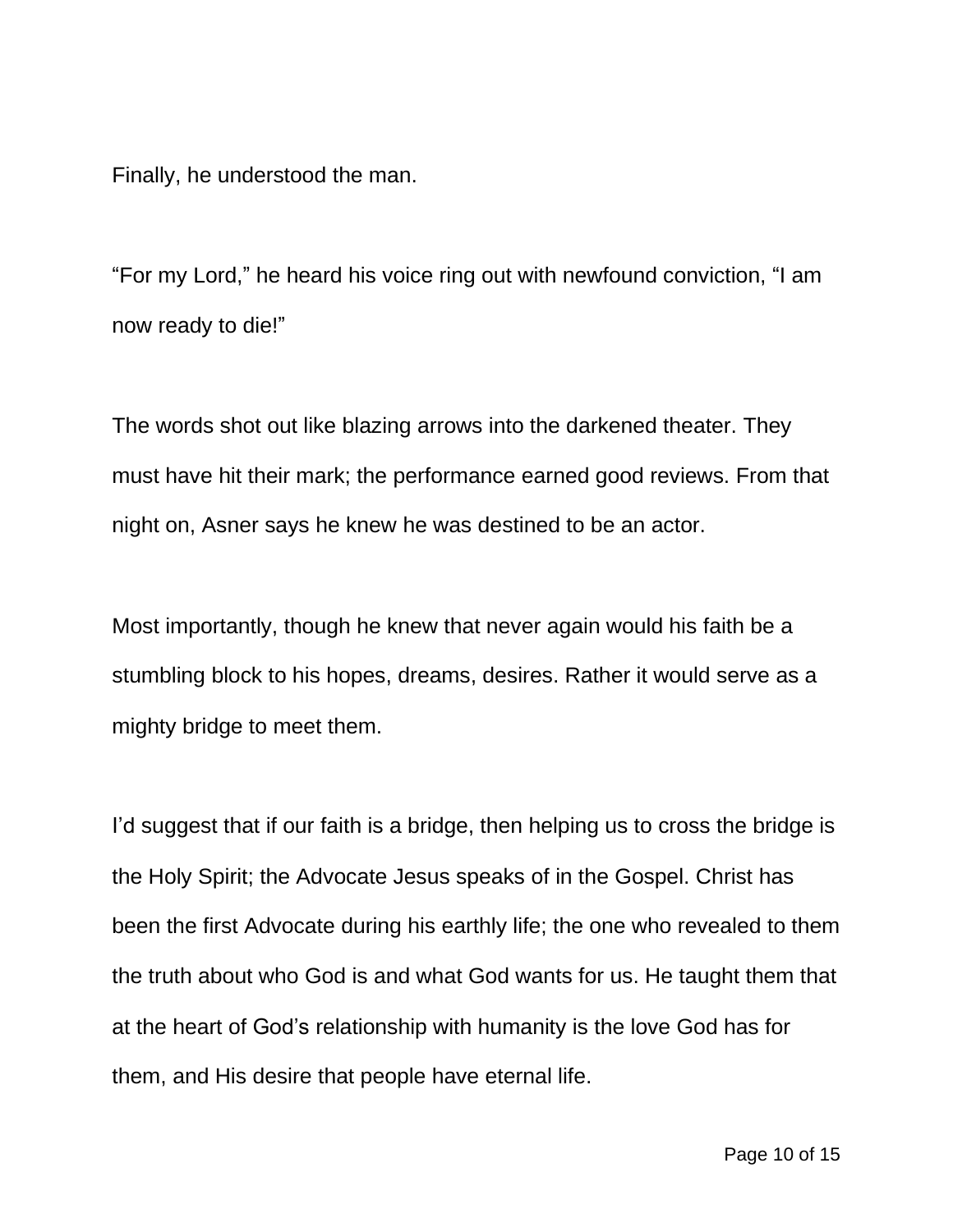Jesus though knows the time is coming when He'll no longer be with them and Ascend to the Father which we'll celebrate next week. And so He promises to send the Holy Spirit. This Holy Spirit makes Christ present for us in various ways. Most importantly there is the Mass where we receive the sacraments. We call upon the Spirit to make present the Body and Blood of Christ in the bread and wine.

But it's important to remember too the Spirit guides us. There are 6 specific Gifts of the Spirit that help us; And even if he was Jewish and not talking about the Holy Spirit specifically, I think in his story from that time in 1951 Ed Asner used all 6.

As written a couple of years ago by Fr. Michael Van Sloun, a priest of our archdiocese who wrote an article on the Spirit in the aptly titled Catholic Spirit, These are:

**Wisdom** which is the ability to exercise good judgment. It distinguishes between right and wrong, seeks and upholds truth and justice, and balances personal good with the common good. It is in touch with reality,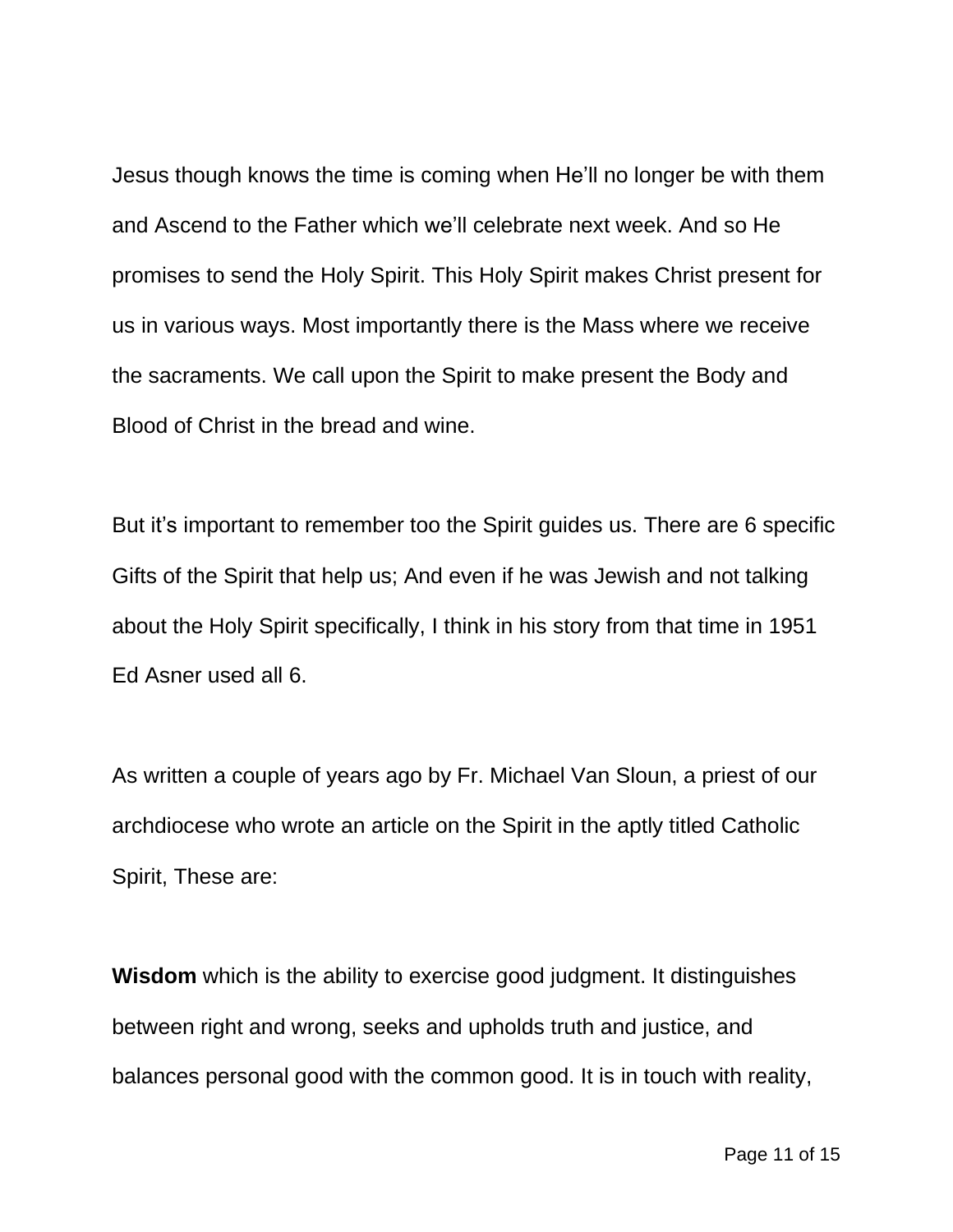demonstrates common sense and is prudent. It often increases as a person advances in years and gains life experience. In the Old Testament, wisdom is personified by "Sophia," the mythical mother of faith, hope and love; while in the New Testament, wisdom is personified by Jesus himself.

**Understanding** which is the gift of intelligence and enlightenment. It is the ability to think clearly; to perceive, comprehend and interpret information; and to have insight and discern meaning.

**Counsel** which is good advice. It is the ability to teach, inform, guide, direct, warn, admonish, recommend and encourage. It is not limited to the giving of advice but extends to the ability to graciously receive it. The gift is needed by parents, teachers, coaches, supervisors, mentors, therapists, lawyers, clergy, consultants, elders and spouses — anyone who offers advice to others.

**Fortitude** that is an unwavering commitment to God or a proper course of action, and it shows itself as moral strength, courage, determination, patient endurance, long suffering, a resolute spirit, stamina and resiliency.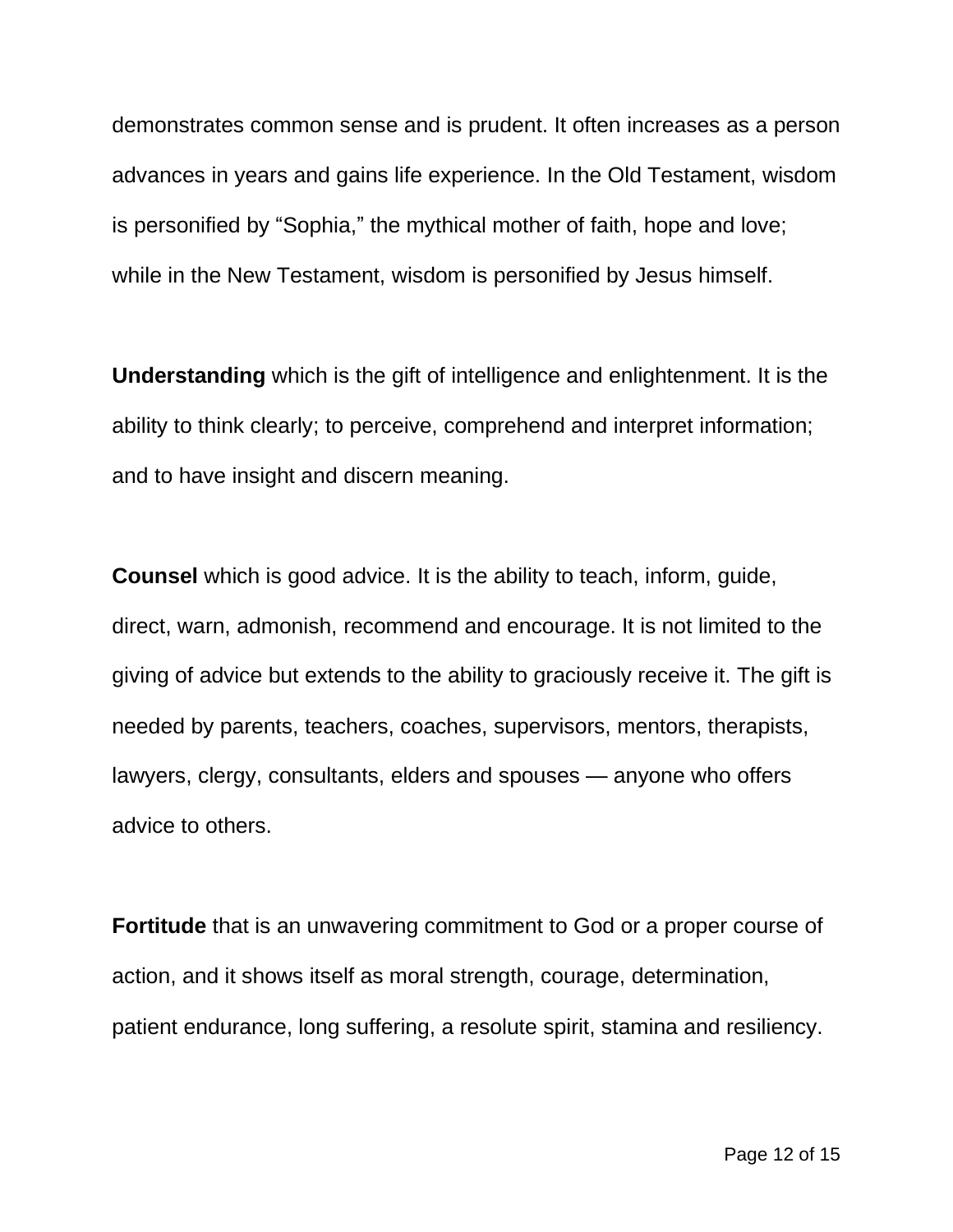**Knowledge** which is the ability to study and learn; to acquire, retain and master facts and information; and to put what is learned to good use for constructive purposes.

**Fear of the Lord** is awe, reverence and respect for God. It acknowledges that everything comes as a gift from God, downplays personal achievement and self-sufficiency, and gladly offers praise, worship and adoration to God.

**Piety** which is personal holiness, and it includes devotion to God, prayer, virtue, goodness, decency, self-mastery, innocence, the avoidance of sin and obedience to God's will.

All of these though are gifts we cooperate with. And we we head into Pentecost and reflect on how we are sent, it's worth asking ourselves how can we embrace these gifts that God gives us, and use them as tools to grow in faith? The answer is applying them to our daily lives; to studying our faith; through praying daily and coming to Mass; through thinking things through and getting advice from others and being open to what others suggest and of course what God suggests. Asner had all of the tools, he just had to believe in himself that God was with him, calling him to be an actor, and that he could do it.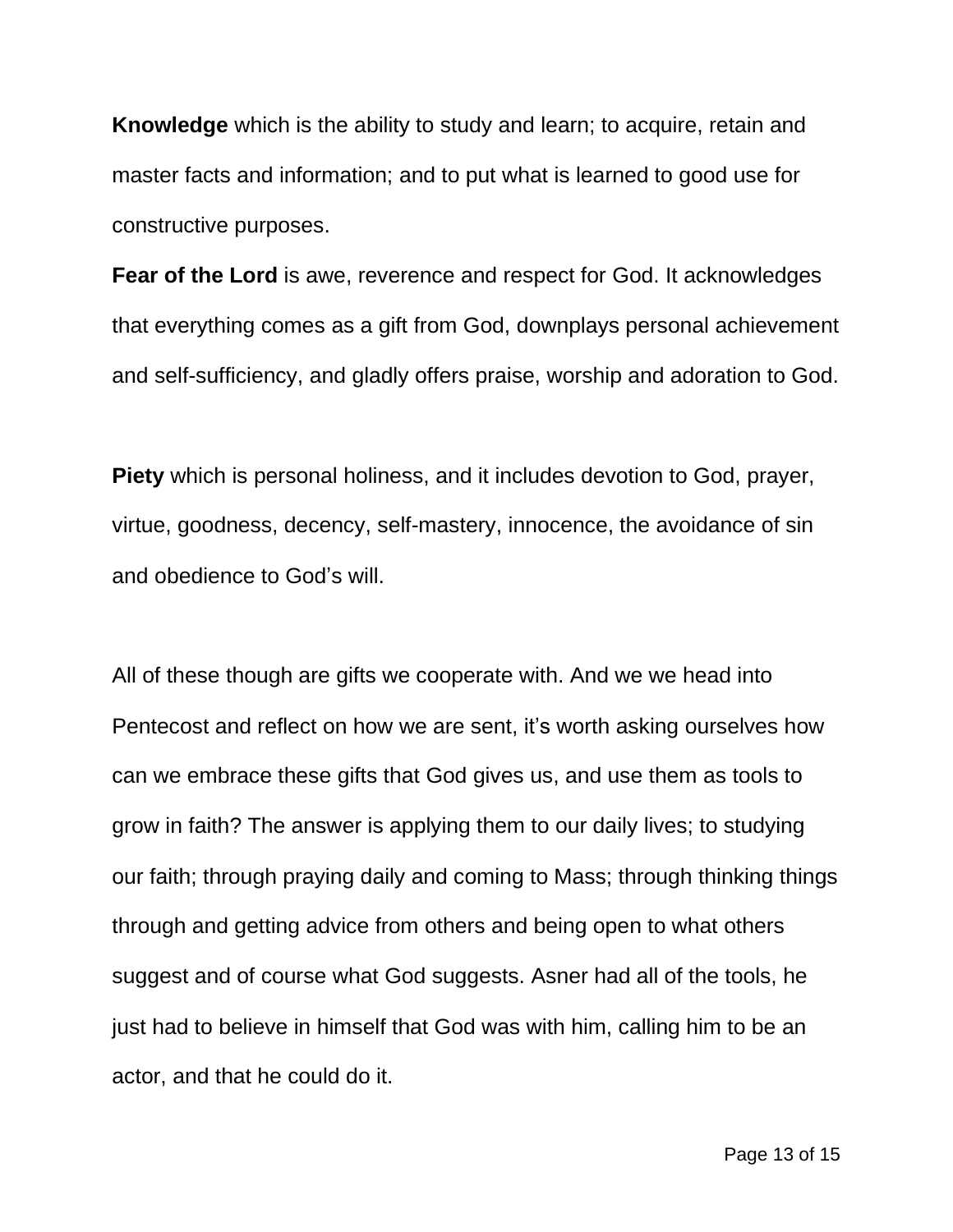And with the gifts, let's also remember the Holy Spirit is instrumental in unity. The Holy Spirit helps bring people together, and reminds us how we are all created in God's image. As the Holy Spirit helped Ed Asner to discern the call to be an actor, the Holy Spirit also reminded him he as not other or different, but loved by God just as much as Thomas Becket. In this age of such deep polarization, I think it's more important than ever that we embrace the Holy Spirit to help us see one another through this lens of unity and try to overcome anger and animosity.

Before he died, I'd often visit Fr. Mark Dosh for spiritual direction; the one time moral theology professor of the seminary, Fr. Dosh was this Yoda-like figure in our presbyterate who was very smart, but also had a huge heart and love for the people. One of the things he said to me was how we as priests are "God's imperfect tool" and it echoed what another priest said to my class before we were ordained; that we'll find ourselves hearing confessions of people who are much holier than ourselves. And indeed, as now it'll have been 15 years since I was ordained this upcoming Thursday, sometimes I find myself wondering what Ed Asner did as he was taking that role of Becket. But then I remember the words we all say together before